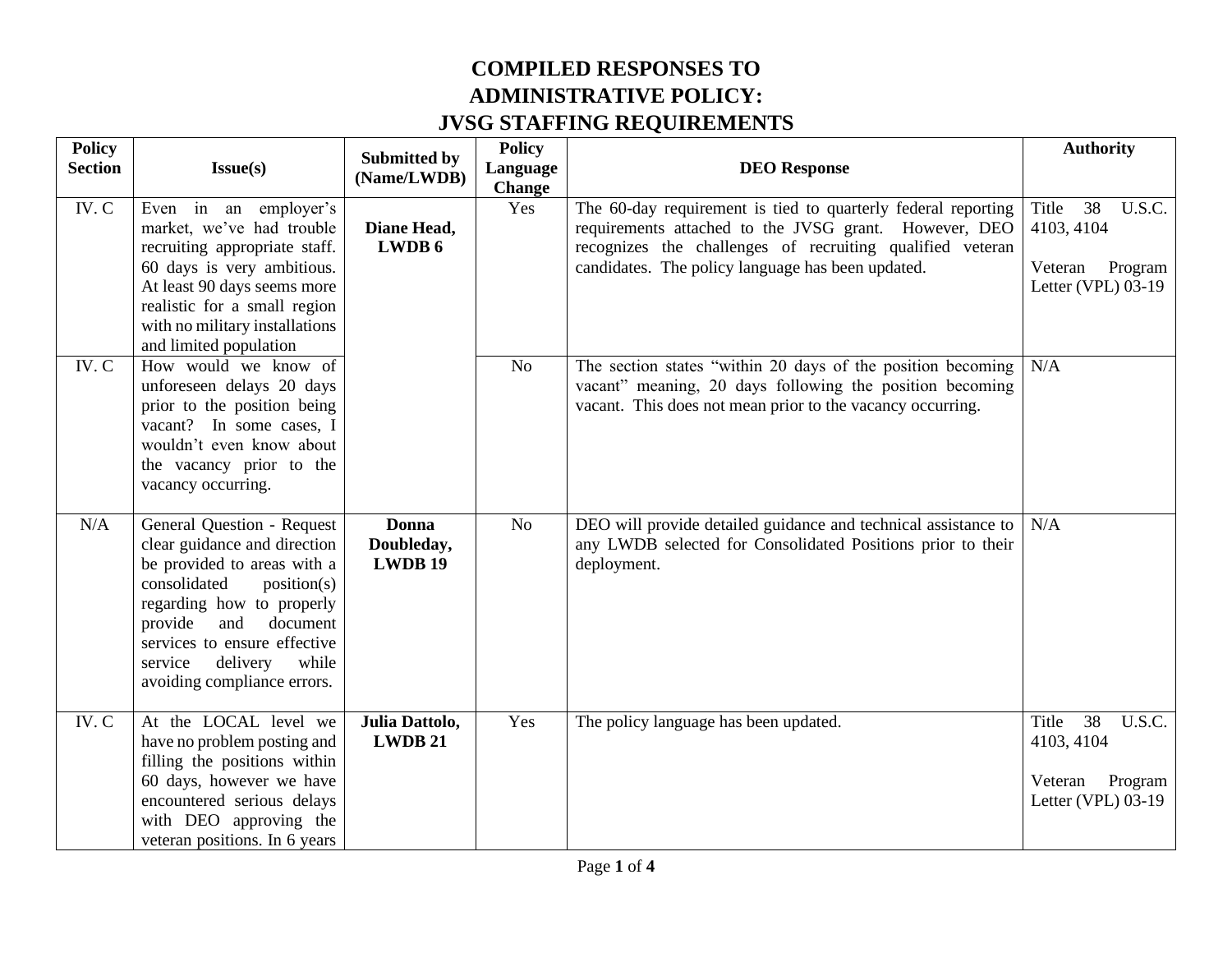| of being at CS Palm Beach      |  |  |
|--------------------------------|--|--|
| County, as the former          |  |  |
| manager of the Veteran unit,   |  |  |
| COO and now CEO, we            |  |  |
| resorted to using our own      |  |  |
| dollars bringing on the        |  |  |
| DVOPS or LVER via a temp       |  |  |
| staffing agency, (put them     |  |  |
| through orientation as a       |  |  |
| generic career counselor or    |  |  |
| business<br>services           |  |  |
| while<br>representative)       |  |  |
| waiting for background         |  |  |
| checks and approval of         |  |  |
| package submissions. We        |  |  |
| fill these positions as 'temp' |  |  |
| so we have continuity in the   |  |  |
| Veterans unit and the          |  |  |
| Veteran staff hits the ground  |  |  |
| running the day they get       |  |  |
| approved by DEO. We            |  |  |
| consider this a best practice. |  |  |
|                                |  |  |
| However, once the package      |  |  |
| is submitted to the state, we  |  |  |
| notoriously have to track      |  |  |
| down their paperwork, see      |  |  |
| who's desk it's on, ask for it |  |  |
| to be signed and forwarded     |  |  |
| and in some cases find that    |  |  |
| the paperwork was lost and     |  |  |
| we have to resubmit or we      |  |  |
| have to write a justification  |  |  |
| for<br>pay<br>or<br>another    |  |  |
| justification for something    |  |  |
| else. Understanding the        |  |  |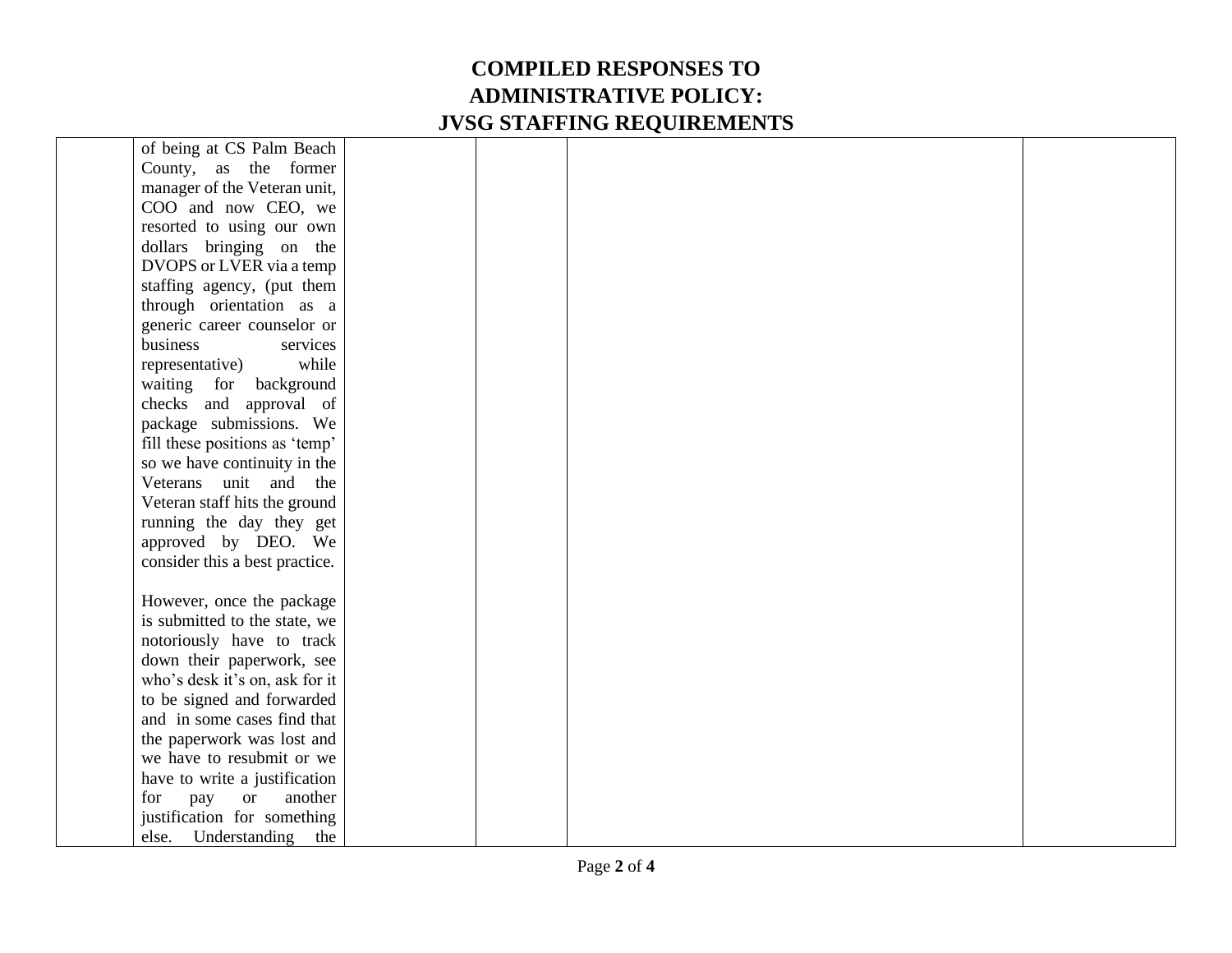|       | background checks can take<br>a few weeks to return, the<br>total time we usually wait<br>for an application package to<br>be approved has been<br>anywhere from a 3-4-month<br>evolution.                                                                                                                                  |                                             |                |                                                                                                                                                                                                                                                                                                                                                                                                                                                                                                                                                                           |                                                                                 |
|-------|-----------------------------------------------------------------------------------------------------------------------------------------------------------------------------------------------------------------------------------------------------------------------------------------------------------------------------|---------------------------------------------|----------------|---------------------------------------------------------------------------------------------------------------------------------------------------------------------------------------------------------------------------------------------------------------------------------------------------------------------------------------------------------------------------------------------------------------------------------------------------------------------------------------------------------------------------------------------------------------------------|---------------------------------------------------------------------------------|
| N/A   | General Question - It is our<br>understanding that if a<br>suitable qualified veteran<br>cannot be found, LWDBs<br>can fill the positions with<br>eligible spouses or non-<br>veterans. Is this correct?                                                                                                                    | <b>Kimberly</b><br>Bryant,<br><b>LWDB22</b> | N <sub>o</sub> | The LWDB must make every effort to hire a qualified veteran,<br>and in the case of DVOPs, give preference to disabled veterans.<br>If a LWDB were to hire a non-veteran into a JVSG-funded<br>position, the LWDB would be responsible for continuing to post<br>the vacancy to fill the position with a qualified veteran; therefore,<br>this action is not recommended.<br>If a LWDB is not able to find a qualified veteran during the initial<br>screening, it is recommended they contact the State Veterans'<br>Program Coordinator (SVPC) for technical assistance. | Title<br>38<br>U.S.C.<br>4103, 4104<br>Program<br>Veteran<br>Letter (VPL) 03-19 |
| IV. C | 1. At the 20-day mark how<br>will LWDB's know if<br>there are unforeseen<br>circumstances that may<br>delay the filling of the<br>position within sixty<br>days?<br>How would you like this<br>2.<br>information reported?<br>Would an email suffice<br>3.<br>or is DEO developing a<br>template<br>for<br>this<br>purpose? |                                             | Yes            | The LWDB should be able to determine, halfway through<br>the allotted time for hiring, whether they will be able to meet<br>the 50-day requirement.<br>The policy language has been updated.<br>2.<br>The policy language has been updated.<br>3.                                                                                                                                                                                                                                                                                                                         | N/A                                                                             |